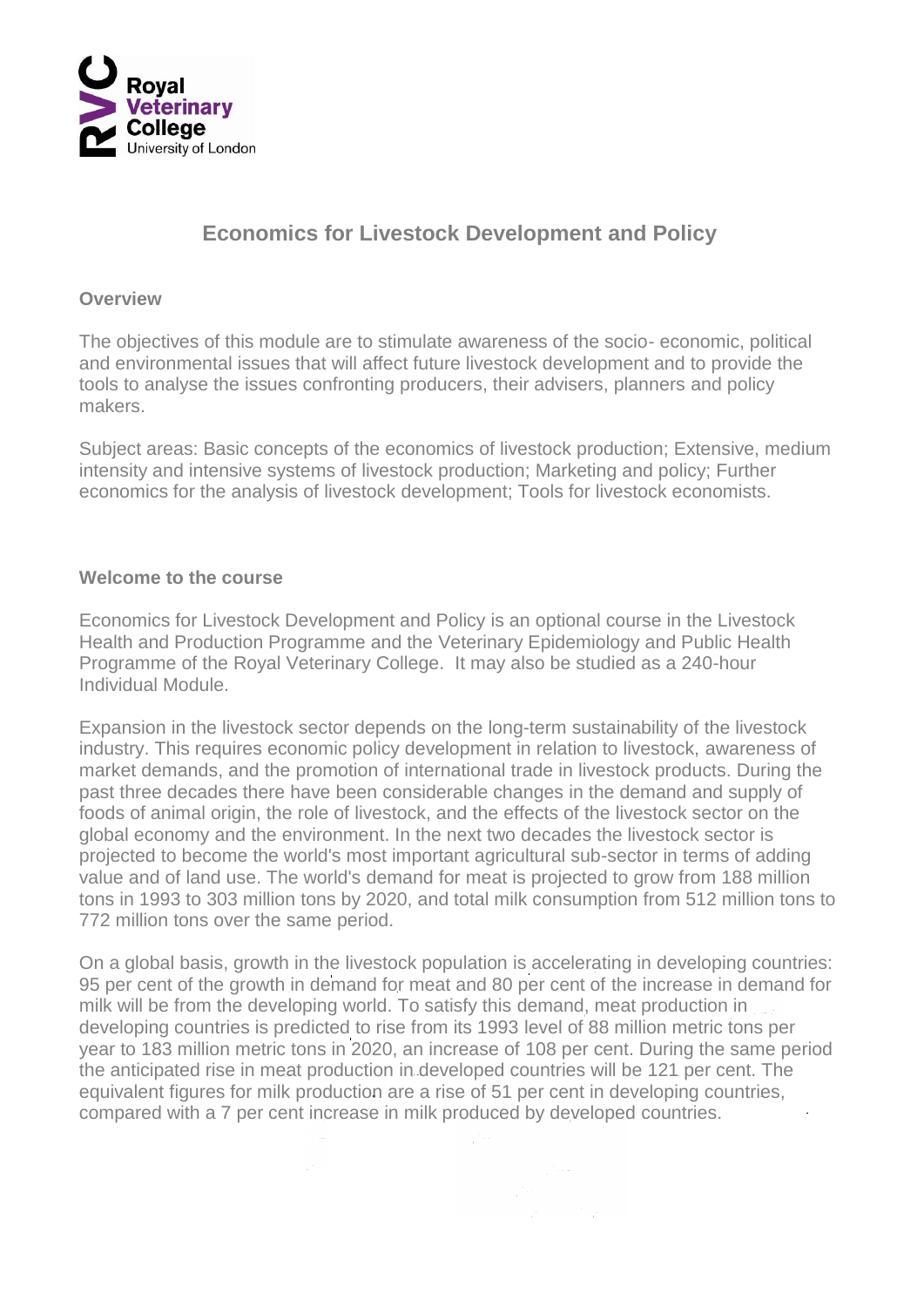Not only is there a need for increased production to meet this global rise in demand for meat, eggs and dairy products: compliance with international trade standards is essential. Increased livestock production also requires the development of sound economic policies, as well as a clearer understanding of farm animal economics that can be applied in different farming systems worldwide.

This course is designed to give you an understanding of economics that can be applied in policy development at national and individual farm level.

## **What will you learn from this course?**

By the end of this course you should be able to:

- discuss of the economic, political, social, and environmental issues that will affect future livestock development
- describe the major livestock systems throughout the world
- explain, largely in economic terms, the global pattern of livestock production, marketing, and consumption
- analyse trends in the supply of, and consumer demand for, livestock products and assess their implications for marketing, processing and distribution on both domestic and foreign markets
- consider the impact of government policy on livestock production and marketing, and thus the effects on producers and consumers
- provide the people concerned with livestock with the tools to analyse the issues confronting producers, their advisers, planners and policymakers.

### **Course structure**

The course consists of 12 units of study, all of which you should complete. They make up the following three modules.

### **Module 1: Basic Concepts in Livestock Production**

In this module (Units 1-4) you will learn about the global livestock situation and the current demand for livestock products worldwide. An overview of the range of livestock systems is presented, so that you may draw comparisons and understand why different economic conditions must be applied in different parts of the world.

### **Module 2: Economics of Livestock Development**

The second module (Units 5-8) explores current supply and demand patterns for livestock products and focuses on marketing and international trade.

### **Module 3: Policy for Livestock Development**

The final module (Units 9-12) focuses on economic policy. After an introduction to livestock policy, you will develop a detailed understanding of the economic tools that are necessary for policy development in livestock programmes and projects.